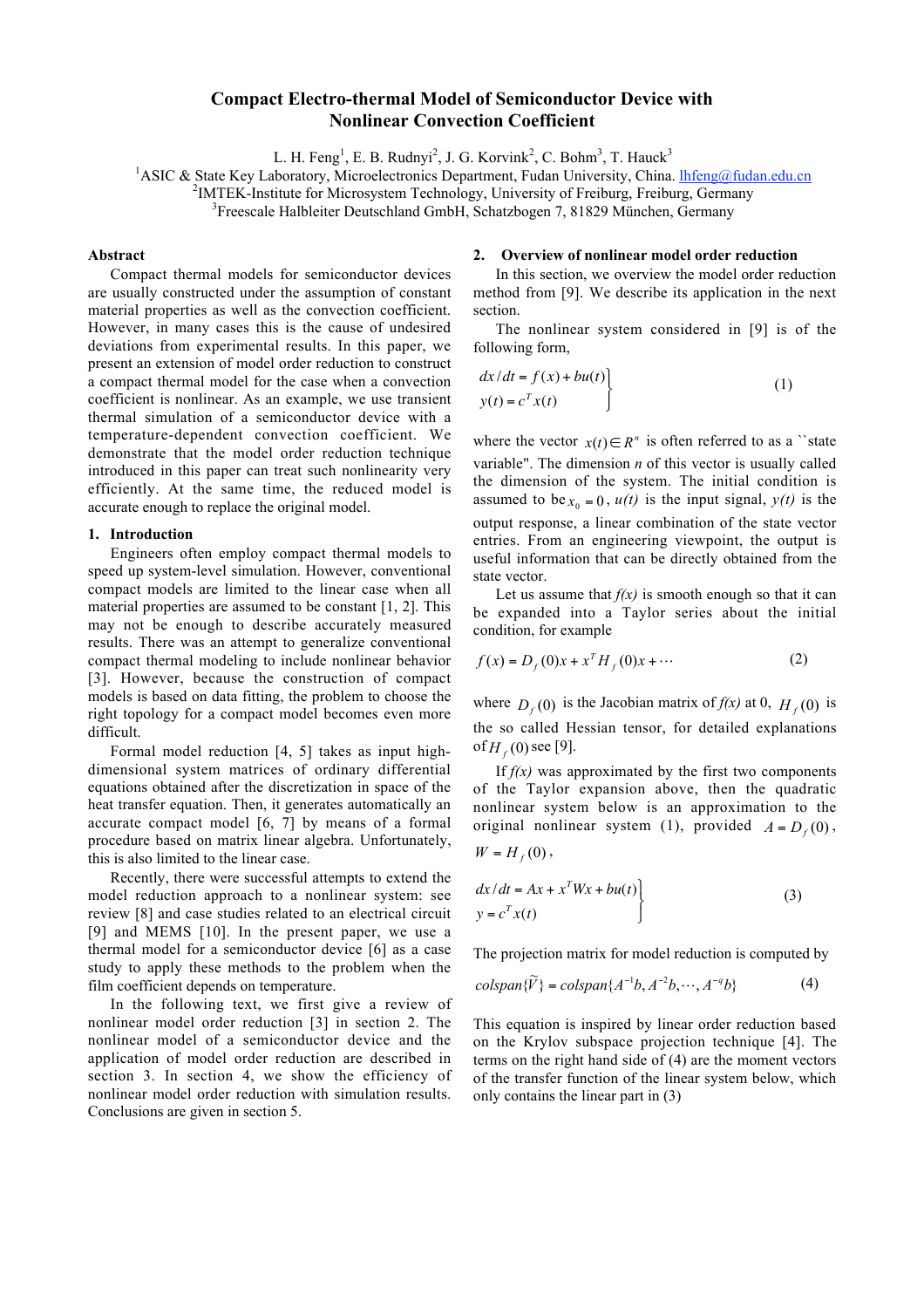$$
\left\{\frac{dx}{dt} = Ax + bu(t)\right\}
$$
\n
$$
y = c^T x(t)
$$
\n(5)

The columns in  $\tilde{V}$  are required to be orthogonal with each other, that is  $\widetilde{V}^T \widetilde{V} = I$ , *I* being the identity matrix. In (4), on the left hand side, *colspan* means the subspace spanned by  $\tilde{V}$ , on the right hand side, *colspan* means the subspace spanned by  $A^{-1}b$ ,  $A^{-2}b$ ,  $\cdots$ ,  $A^{-q}b$ .

When  $\tilde{V}$  is applied to the quadratic system (3) by means of the approximation  $x \approx \tilde{V}z$ , Eq (3) becomes

$$
\tilde{V}dz/dt = A\tilde{V}z + g(z) + bu(t) \n y = cT \tilde{V}z(t)
$$
\n(6)

where  $g(z) = (\tilde{V}z)^T W \tilde{V} z$ . After the multiplication of the first equation in (6) by  $\tilde{V}^T$  on both sides, we obtain

$$
\tilde{V}^T \tilde{V} dz/dt = \tilde{V}^T A \tilde{V} z + \tilde{V}^T g(z) + \tilde{V}^T b u(t) \n y = c^T \tilde{V} z(t)
$$
\n(7)

With a new notation  $\hat{A} = \tilde{V}^T A \tilde{V}$ ,  $\hat{g} = \tilde{V}^T g$ ,  $\hat{b} = \tilde{V}^T b$ , (7) can be simplified into (8) which is the final reduced model.

$$
dz/dt = \hat{A}z + \hat{g}(z) + \hat{b}u(t) \n y = cT \tilde{V}z(t)
$$
\n(8)

In order to obtain the original solution  $x(t)$  in (1) from this reduced model (8), we merely solve (8) and obtain the solution  $z(t)$ , then use  $\tilde{x} = \tilde{V}z$  as the approximate solution for *x(t)*. If the approximation  $\tilde{x} = \tilde{V}z$  is accurate enough, the original large model in (1) can be replaced by the small model (8) during simulation, and this can save a lot of simulation time and memory without loss of accuracy.

A circuit example is given in [9] to show the efficiency of this model order reduction technique. However, this circuit example is only of moderate dimension *n*=100. In the next section, we will introduce a nonlinear model with the dimension of  $n=67112$  and show the applicability of the nonlinear model order reduction technique for a high dimensional model.

## **3. Case study: a large-scale thermal model of a semiconductor device**

We have made the finite element model of a semiconductor device similar to that presented in [6] (see Fig. 1). The temperature-dependent convection coefficient

$$
h(t)=a+bT
$$

was applied with the convection boundary conditions at the surface. After the discretization, we had a system of ordinary differential equations as follows,

$$
Edx/dt + Ax + f(x) = B
$$
  
y(t) = Cx(t) (9)

where  $y(t)$  is the temperature at the specific location in the device.  $f(x)$  is a nonlinear function that contains the temperature-dependent convection coefficient. It is already a qudratic function of *x*, hence, we did not need to make its Taylor expansion. The model in (9) is of the same form as in (3), i.e., it only contains the linear term and the quadratic term.

The dimension of (9) was 67112. The system matrices in (9) were obtained from ANSYS binary EMAT files by means of mor4ansys [11].

The projection matrix  $V$  was be constructed from  $(9)$ directly. According to (4) and (5), we first derived the corresponding linear system of (9),

$$
Edx/dt + Ax = B
$$
  
y(t) = Cx(t) (10)

The transfer function of (10) is as follows

$$
H(s) = C(sE + A)B = \sum_{i=0}^{\infty} C(A^{-1}E)^i A^{-1}Bs^i
$$
 (11)

The moment vector of *H(s)* are the terms in the series expansion above, and the projection matrix *V* is thus constructed as follows,

$$
colspan{V} =
$$
  
\n
$$
colspan{A^{-1}b, (A^{-1}E)A^{-1}b, \cdots, (A^{-1}E)^{q}A^{-1}b}
$$
\n(12)

By projecting the original system (8) onto the subspace spanned by  $V$  (similar to 6 and 7), we obtained the reduced system of (8) in the next form,

$$
\hat{E}dz/dt + \hat{A}z + \hat{f}(Vz) = \hat{B}
$$
\n
$$
\hat{y}(t) = \hat{C}z(t)
$$
\n(13)

where  $\hat{E} = V^T E V$ ,  $\hat{A} = V^T A V$ ,  $\hat{f}(z) = V^T f(Vz)$ ,  $\hat{B} = V^T B$ ,  $\hat{C}$  = *CV*. The dimension of the system (13) was 300.

In the next section, we will show the efficiency of the reduced model (13) with simulation results, when simulation of the original large model (8) with the dimension of 67112 is compared with simulation of (13) with the dimension of 300.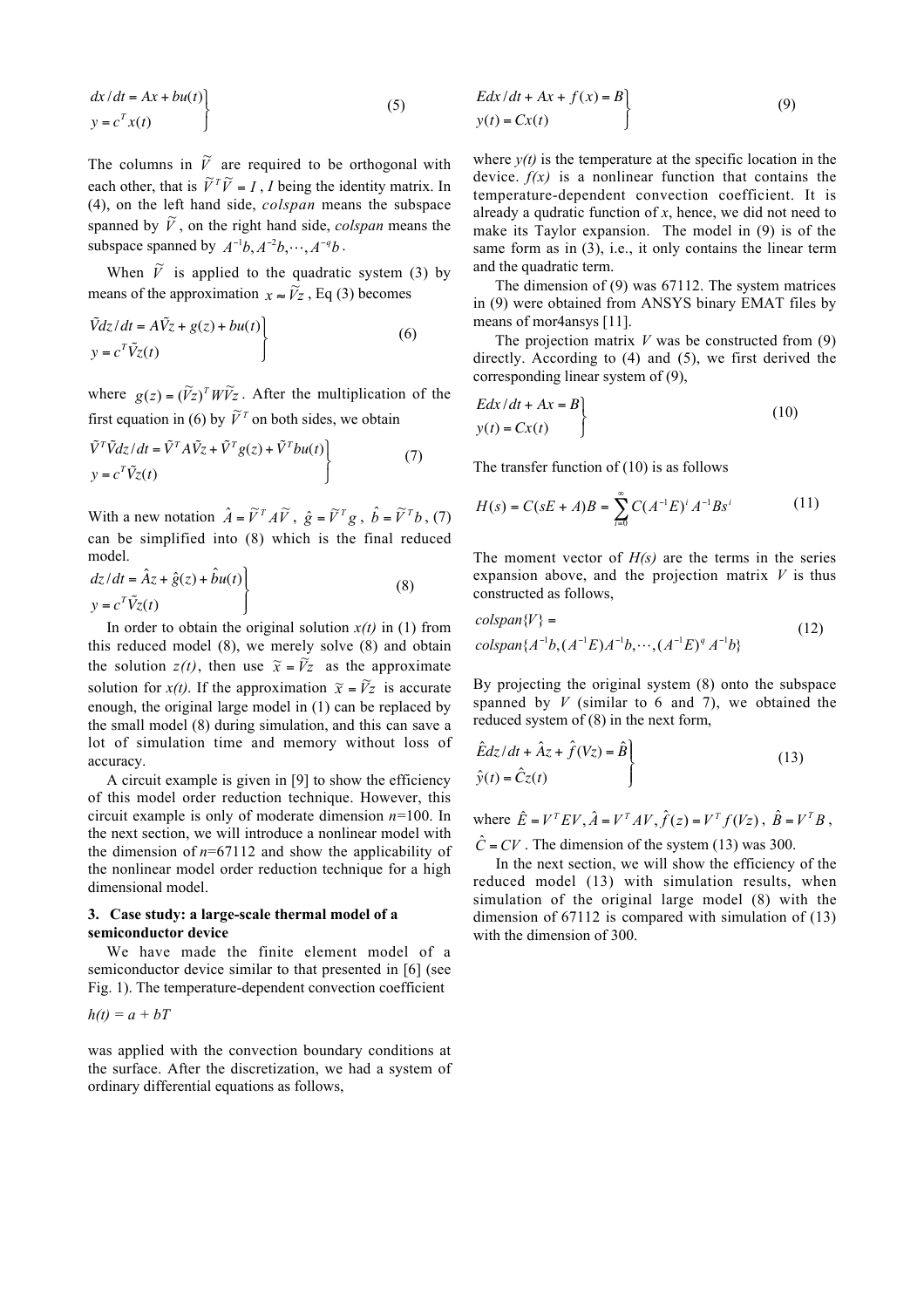### **4. Simulation results**

In this section, we compare the simulation results between the reduced model (13) and the original large model (8) in figure 2 and figure 3 that shows the temperatures at two locations within the device. In each figure, the solid line is the solution  $y(t) = Cx(t)$  computed directly from the original large model. Its simulation was done in ANSYS. The dashed line is the approximate solution computed from the reduced model (13) by means of  $y(t) \approx \hat{y}(t) = \hat{C} \hat{x} = Vz$ . Its simulation was done in MATLAB. The agreement, and thus the accuracy of the reduced model, is very good for different positions within the device.



*Figure 1: Semiconductor device with temperature distribution*



**Figure 2: Comparison of the temperature rise at the location thb1.**



**Figure 3: Comparison of the temperature rise at the location tboard.**

## **5. Conclusions**

We have introduced a nonlinear model order reduction technique to produce fast simulation of a very large-scale system derived from a thermal model of a semiconductor device. The simulation results show that the reduced small model is accurate enough to replace the original large model so that only the small model needs to be simulated. This saves simulation time and computer memory. The results confirm the applicability of model order reduction technique to a high-dimensional weakly nonlinear system.

## **Acknowledgments**

This research is supported partly by NSFC research project 90307017, 60176017, 90207002 of China, partly by Synopsys Inc., partly by Cross-Century Outstanding Schoolar's fund of the Ministry of Education of China, partly by National 863 plan projects 2004AA1Z1050 of China, Science & Technology key project of the Ministry of Education of China 02095, partly by NSF grants CCR-0098275 and CCR-0306298 of China and partly by a fund of the Alfried Krupp von Bohlen und Halbach-Stiftung of Germany.

#### **References**

- [1] C. J. M. Lasance, "The influence of various common assumptions on the boundary-condition-independence of compact thermal models," IEEE Transactions on Components and Packaging Technologies, vol. 27, pp. 523-529, 2004.
- [2] M. N. Sabry, "Compact thermal models for electronic systems," IEEE Transactions on Components and Packaging Technologies, vol. 26, pp. 179-185, 2003.
- [3] M. Rencz and V. Szekely, "Studies on the nonlinearity effects in dynamic compact model generation of packages," IEEE Transactions on Components and Packaging Technologies, vol. 27, pp. 124-130, 2004.